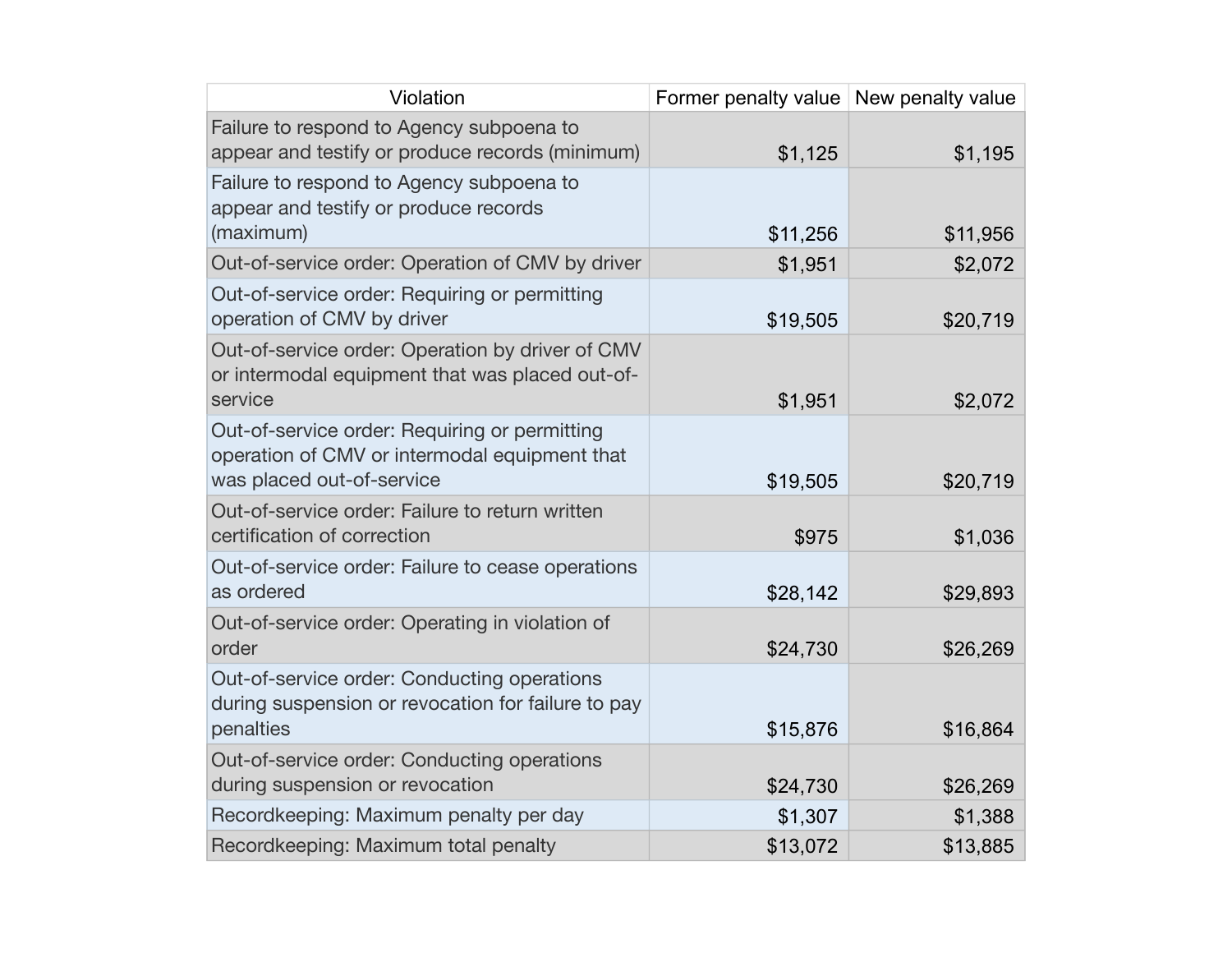| Violation                                                                                                                           | Former penalty value   New penalty value |          |
|-------------------------------------------------------------------------------------------------------------------------------------|------------------------------------------|----------|
| Knowing falsification of records                                                                                                    | \$13,072                                 | \$13,885 |
| Non-recordkeeping violations                                                                                                        | \$15,876                                 | \$16,864 |
| Non-recordkeeping violations by drivers                                                                                             | \$3,969                                  | \$4,216  |
| Alcohol prohibition violations (first offense)                                                                                      | \$3,268                                  | \$3,471  |
| Alcohol prohibition violations (second or<br>subsequent conviction)                                                                 | \$6,536                                  | \$6,943  |
| Commercial driver's license violations                                                                                              | \$5,902                                  | \$6,269  |
| Special penalties pertaining to violation of OOS<br>orders (first conviction)                                                       | \$3,268                                  | \$3,471  |
| Special penalties pertaining to violation of OOS<br>orders (second or subsequent conviction)                                        | \$6,536                                  | \$6,943  |
| Knowingly allowing, authorizing employee<br>violations of OOS order (minimum)                                                       | \$5,902                                  | \$6,269  |
| Knowingly allowing, authorizing employee<br>violations of OOS order (maximum)                                                       | \$32,679                                 | \$34,712 |
| Special penalties pertaining to railroad-highway<br>grade crossing violations                                                       | \$16,941                                 | \$17,995 |
| Financial responsibility violations                                                                                                 | \$17,416                                 | \$18,500 |
| <b>Violations of Hazardous Materials Regulations</b><br>and Safety Permitting Regulations (transportation<br>or shipment of hazmat) | \$84,425                                 | \$89,678 |
| <b>Violations of Hazardous Materials Regulations</b><br>and Safety Permitting Regulations (training)<br>(minimum penalty)           | \$508                                    | \$540    |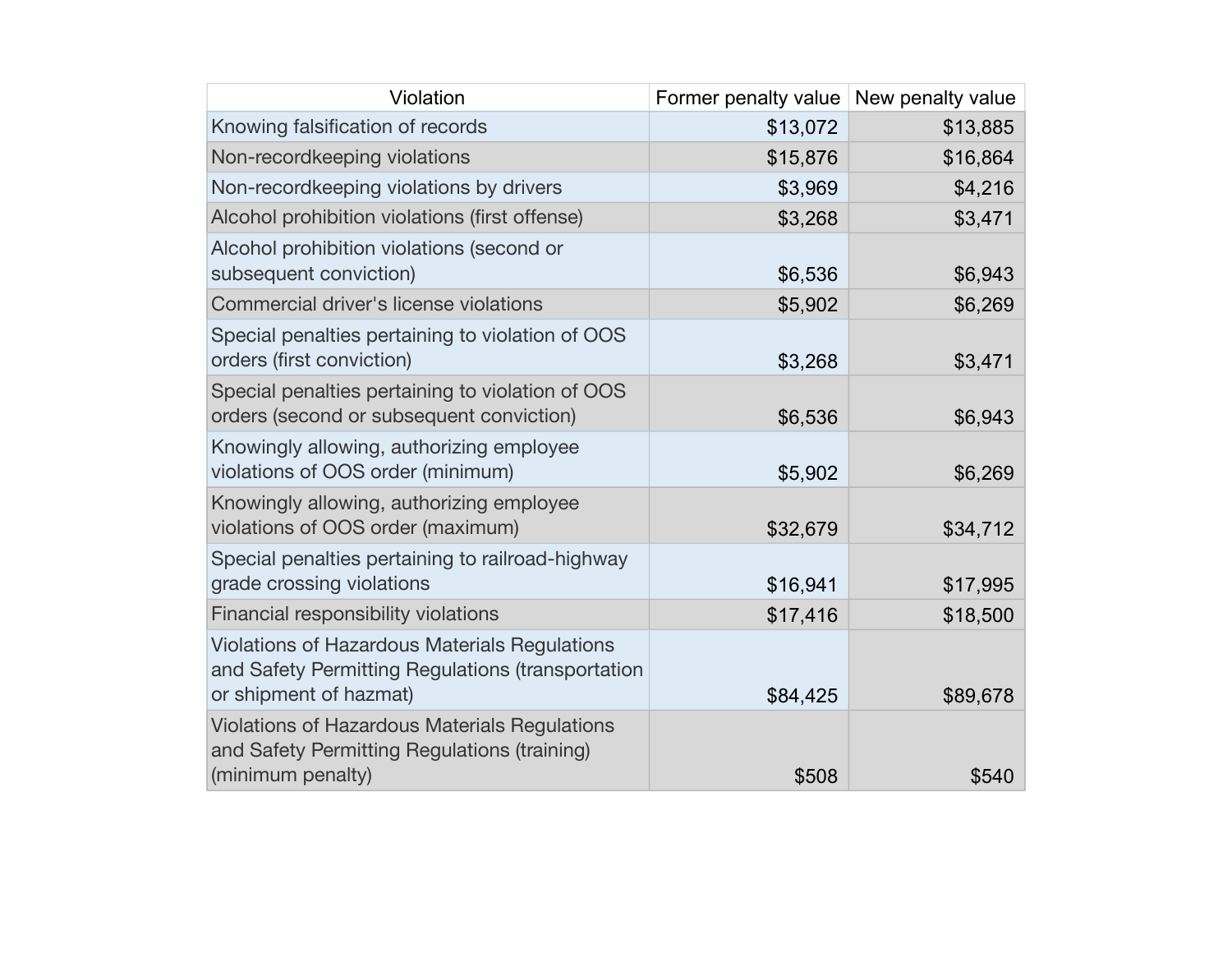| Violation                                                                                                                                                                                                                     | Former penalty value New penalty value |           |
|-------------------------------------------------------------------------------------------------------------------------------------------------------------------------------------------------------------------------------|----------------------------------------|-----------|
| <b>Violations of Hazardous Materials Regulations</b><br>and Safety Permitting Regulations (training)<br>(maximum penalty)                                                                                                     | \$84,425                               | \$89,678  |
| <b>Violations of Hazardous Materials Regulations</b><br>and Safety Permitting Regulations (packaging or<br>container                                                                                                          | \$84,425                               | \$89,678  |
| <b>Violations of Hazardous Materials Regulations</b><br>and Safety Permitting Regulations (compliance<br>with FMCSRs)                                                                                                         | \$84,425                               | \$89,678  |
| <b>Violations of Hazardous Materials Regulations</b><br>and Safety Permitting Regulations (death,<br>serious illness, severe injury to persons;<br>destruction of property)                                                   | \$196,992                              | \$209,249 |
| Operating after being declared unfit by<br>assignment of a final "unsatisfactory" safety<br>rating (generally)                                                                                                                | \$28,142                               | \$29,893  |
| Operating after being declared unfit by<br>assignment of a final "unsatisfactory" safety<br>rating (hazmat maximum penalty)                                                                                                   | \$84,425                               | \$89,678  |
| Operating after being declared unfit by<br>assignment of a final "unsatisfactory" safety<br>rating - hazardous materials (maximum penalty if<br>death, serious illness, severe injury to persons;<br>destruction of property) | \$196,992                              | \$209,249 |
| Violations of the commercial regulations,<br>property carriers                                                                                                                                                                | \$11,256                               | \$11,956  |
| Violations of the CRs, brokers                                                                                                                                                                                                | \$11,256                               | \$11,956  |
| Violations of the CRs, passenger carriers                                                                                                                                                                                     | \$28,142                               | \$29,893  |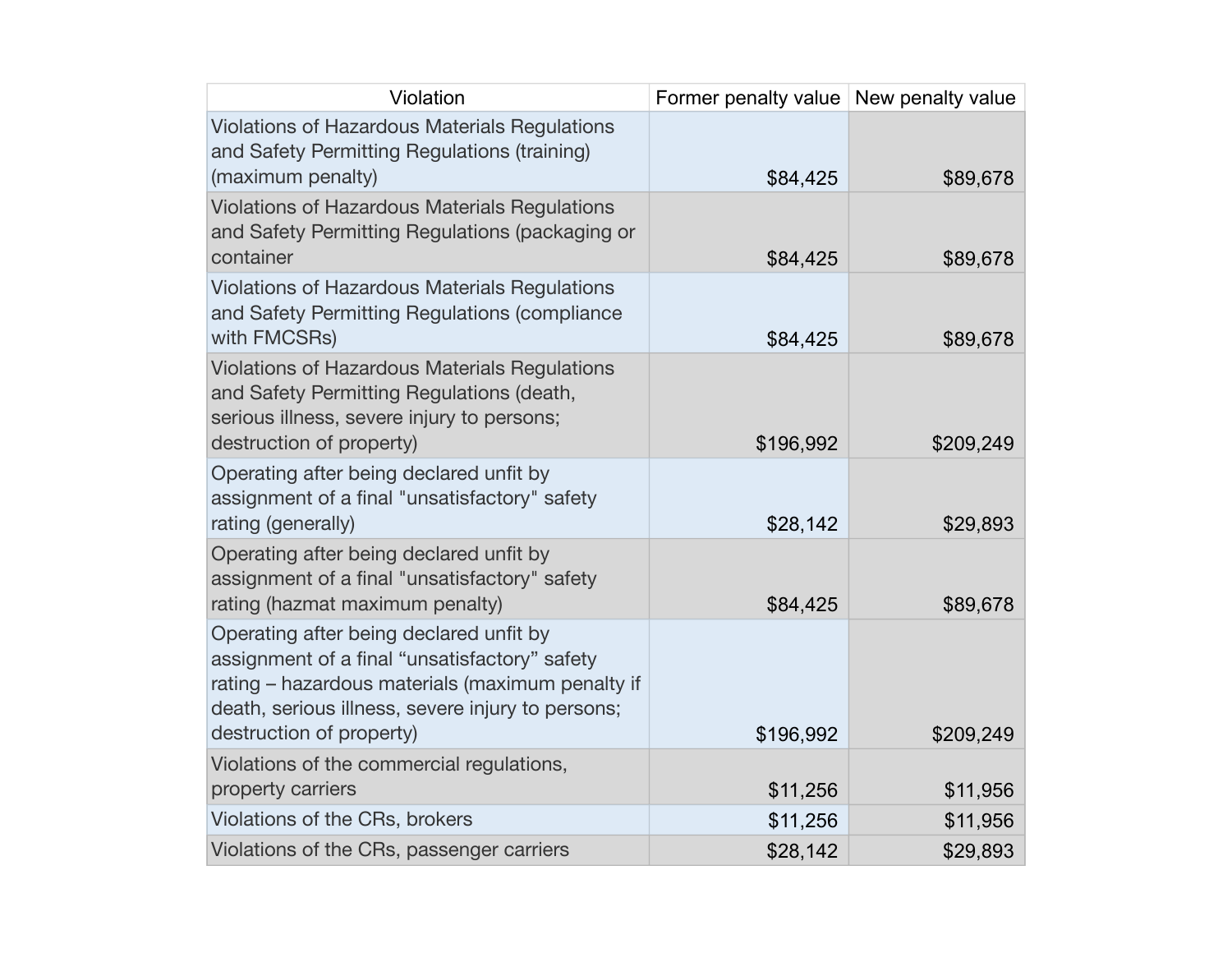| Violation                                                                                                                                                                                                                                          | Former penalty value New penalty value |           |
|----------------------------------------------------------------------------------------------------------------------------------------------------------------------------------------------------------------------------------------------------|----------------------------------------|-----------|
| Violation of the CRs, foreign carriers, foreign<br>motor private carriers                                                                                                                                                                          | \$11,256                               | \$11,956  |
| Violations of the CRs, foreign motor carriers,<br>foreign motor private carriers before<br>implementation of North American Free Trade<br>Agreement land transportation provisions<br>(maximum penalty for intentional violation)                  | \$15,480                               | \$16,443  |
| Violations of the CRs, foreign motor carriers,<br>foreign motor private carriers before<br>implementation of North American Free Trade<br>Agreement land transportation provisions<br>(maximum penalty for a pattern of intentional<br>violations) | \$38,702                               | \$41,110  |
| Violations of the CRs, motor carrier or broker for<br>transportation of hazardous wastes (minimum)                                                                                                                                                 | \$22,514                               | \$23,915  |
| Violations of the CRs, motor carrier or broker for<br>transportation of hazardous wastes (maximum)                                                                                                                                                 | \$45,027                               | \$47,829  |
| Violation of the CRs, household goods carrier or<br>freight forwarder, or their receiver or trustee                                                                                                                                                | \$1,693                                | \$1,798   |
| Violation of the CRs, weight of HHG shipment,<br>charging for services (minimum for first violation)                                                                                                                                               | \$3,389                                | \$3,600   |
| Violation of the CRs, weight of HHG shipment,<br>charging for services (subsequent violations)                                                                                                                                                     | \$8,471                                | \$8,998   |
| <b>Tariff violations</b>                                                                                                                                                                                                                           | \$169,412                              | \$179,953 |
| Additional tariff violations, rebates or<br>concessions (first violation)                                                                                                                                                                          | \$338                                  | \$359     |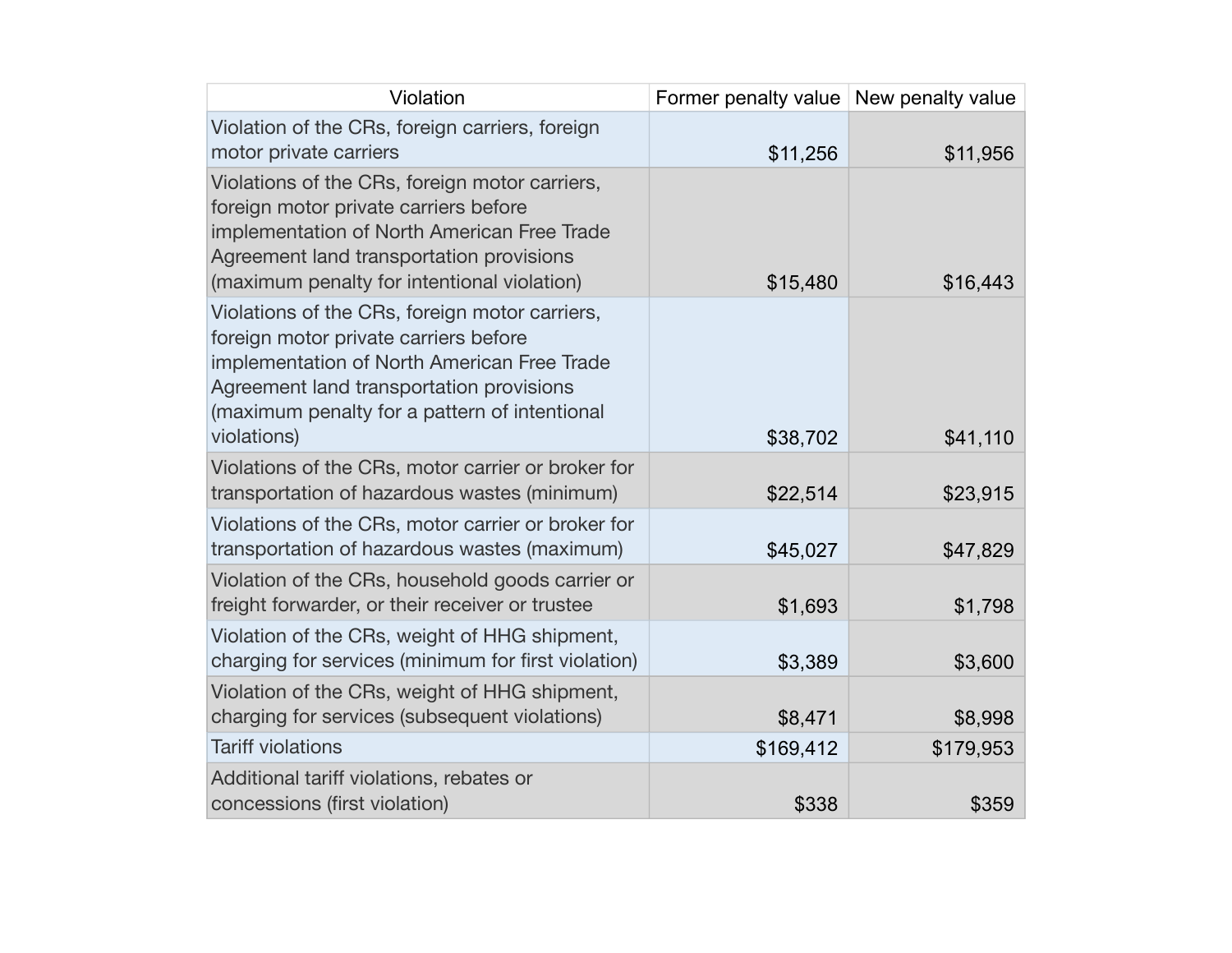| Violation                                                                                | Former penalty value New penalty value |          |
|------------------------------------------------------------------------------------------|----------------------------------------|----------|
| Additional tariff violations, rebates or<br>concessions (subsequent violations)          | \$423                                  | \$449    |
| Tariff violations, freight forwarders (max penalty<br>for first violation)               | \$848                                  | \$901    |
| Tariff violations, freight forwarders (max penalty<br>for subsequent violations)         | \$3,389                                | \$3,600  |
| Service from freight forwarders at less than rate<br>in effect (first violation)         | \$848                                  | \$901    |
| Service from freight forwarders at less than rate<br>in effect (subsequent violations)   | \$3,389                                | \$3,600  |
| Loading, unloading violations                                                            | \$16,941                               | \$17,995 |
| Reporting and recordkeeping - min penalty                                                | \$1,125                                | \$1,195  |
| Reporting and recordkeeping - max penalty                                                | \$8,471                                | \$8,998  |
| Unauthorized disclosure of information                                                   | \$3,389                                | \$3,600  |
| Violation of registration conditions                                                     | \$848                                  | \$901    |
| Knowingly and willingly fails to deliver or unload<br><b>HHG</b>                         | \$16,941                               | \$17,995 |
| HHG broker estimate before entering into<br>agreement with motor carrier                 | \$13,072                               | \$13,885 |
| HHG transportation or broker services -<br>registration requirement                      | \$32,679                               | \$34,712 |
| Copying of records and access to equipment,<br>lands and buildings (max penalty per day) | \$1,307                                | \$1,388  |
| Copying of records and access to equipment,<br>lands and buildings (max total penalty)   | \$13,072                               | \$13,885 |